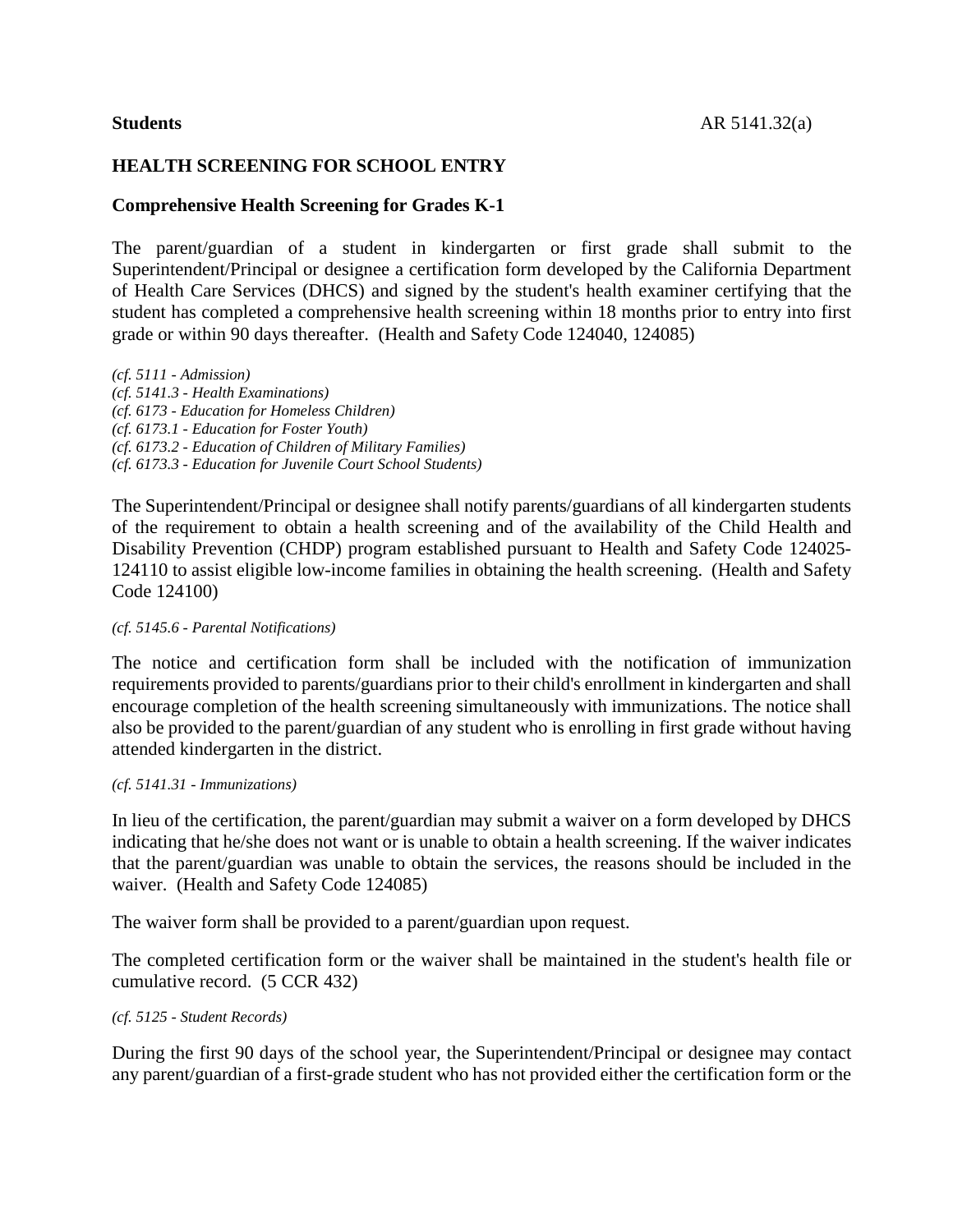waiver to ensure that the parent/guardian understands the health screening requirement and, if appropriate, his/her possible eligibility for the CHDP program.

AR 5141.32(b)

# **HEALTH SCREENING FOR SCHOOL ENTRY** (continued)

The Superintendent/Principal or designee shall exclude from school, for not more than five school days, any first-grade student who does not present evidence of a health screening or a waiver on or before the 90th day after entering first grade. The exclusion shall begin on the 91st day after the student's entrance into the first grade, or if school is not in session, then on the next succeeding school day. (Health and Safety Code 124105)

The Superintendent/Principal or designee may exempt a student from exclusion when his/her parents/guardians have been contacted at least twice between the first day and the 90th day after the student's enrollment in first grade and the parents/guardians refuse to provide either a certification form or a waiver. (Health and Safety Code 124105)

*(cf. 5112.2 - Exclusions from Attendance)*

### **Oral Health Assessment for Grades K-1**

No later than May 31 of the school year, the parent/guardian of any kindergarten student or of any first-grade student who was not previously enrolled in a public school shall certify that the student has received an oral health assessment. The oral health assessment shall have been performed by a licensed dentist or other authorized dental health professional no earlier than 12 months prior to the date of the student's initial enrollment. (Education Code 49452.8)

The Superintendent/Principal or designee shall notify parents/guardians of students in grades K-1 of the oral health assessment requirement. The notification shall, at a minimum, consist of a letter that includes all of the following: (Education Code 49452.8)

- 1. An explanation of the administrative requirements of the law
- 2. Information on the importance of primary teeth
- 3. Information on the importance of oral health to overall health and to learning
- 4. A toll-free telephone number to request an application for Medi-Cal or other governmentsubsidized health insurance programs
- 5. Contact information for county public health departments
- 6. A statement of privacy applicable under state and federal laws and regulations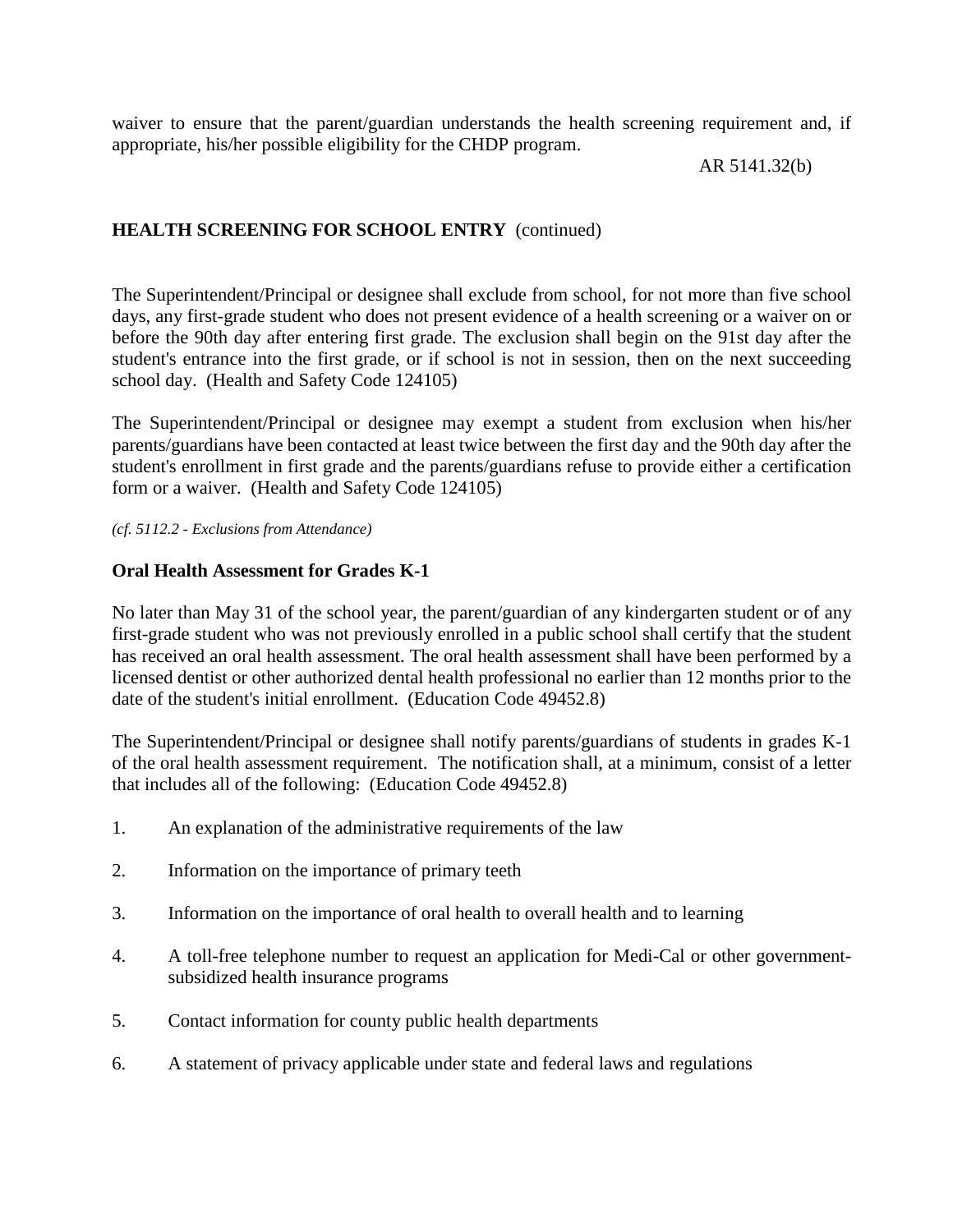The notification, along with a copy of the certification form developed by the California Department of Education, shall be provided to parents/guardians when they register their child for school.

# AR 5141.32(c)

## **HEALTH SCREENING FOR SCHOOL ENTRY** (continued)

Following completion of the assessment, the parent/guardian shall submit to the Superintendent/Principal or designee a completed certification form which has been signed by the dental health professional.

A parent/guardian may be excused from complying with the oral health assessment requirements if he/she indicates on the certification form that the assessment could not be completed for any of the following reasons: (Education Code 49452.8)

- 1. Completion of an assessment poses an undue financial burden on the parent/guardian.
- 2. The parent/guardian lacks access to a licensed dentist or other dental health professional.
- 3. The parent/guardian does not consent to an assessment.

If the district hosts a free oral health assessment event at which licensed dentists or other licensed dental health professionals perform school site assessments of students enrolled in the school, any student who has not had an oral health assessment shall be given an assessment unless his/her parent/guardian has indicated on the certification form that he/she does not consent to the student receiving an assessment. However, a student shall not receive dental treatment of any kind without his/her parent/guardian's informed consent for the treatment. (Education Code 49452.8)

Students who are not assessed, or for whom the parents/guardians fail to return the certification form, shall not be excluded from school attendance.

By July 1 of each year, the Superintendent/Principal or designee shall report data on oral health assessments to the state dental director and/or the county office of education in accordance with Education Code 49452.8.

The report shall also be provided to the Board of Trustees. The identity of any student shall not be included in the report.

*Legal Reference: (see next page)*